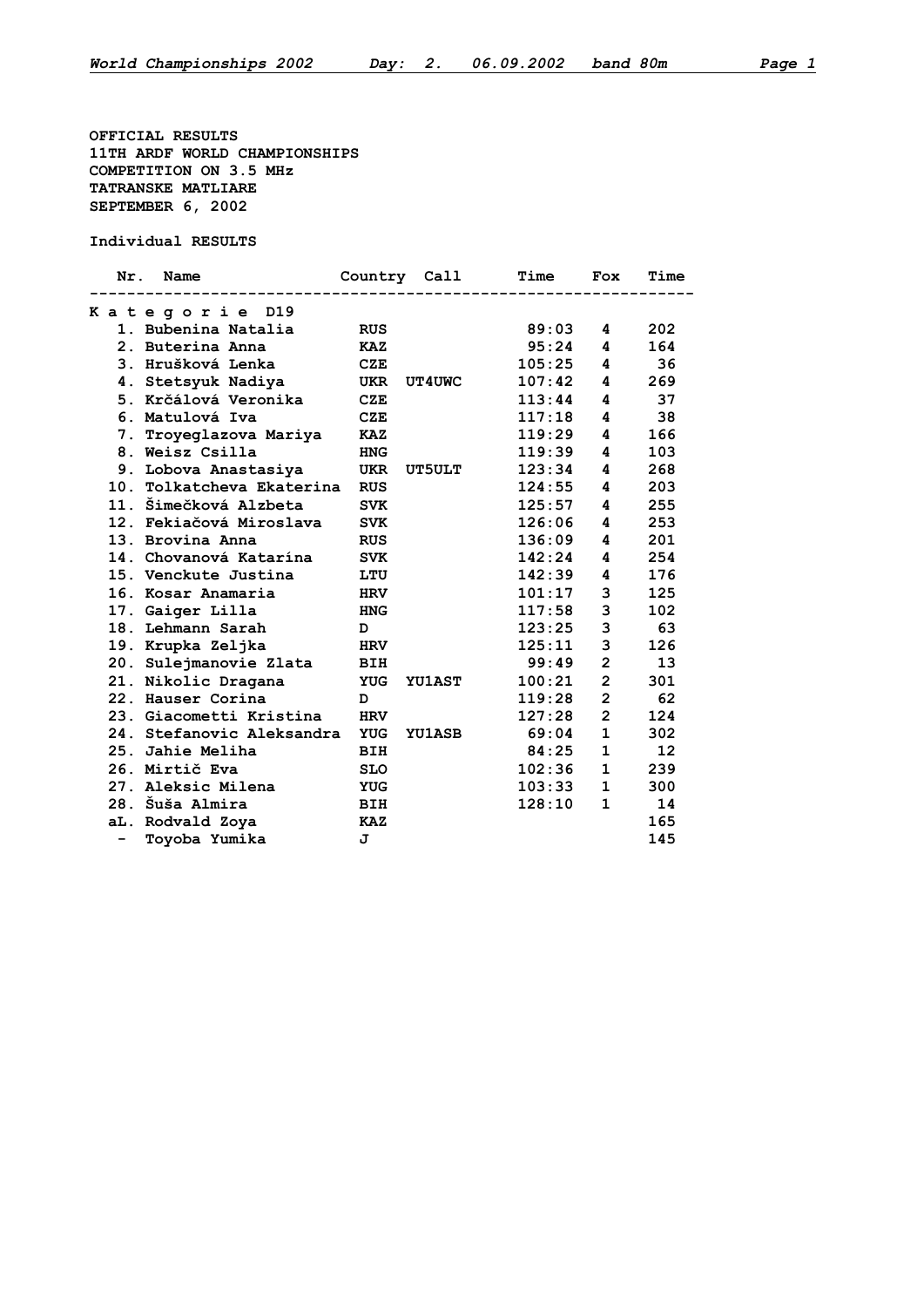| and 80m |  |  |
|---------|--|--|
|         |  |  |
|         |  |  |
|         |  |  |

|  | Kategorie D21           |            |               |        |                         |     |
|--|-------------------------|------------|---------------|--------|-------------------------|-----|
|  | 1. Tchijikova Ekaterina | <b>RUS</b> |               | 87:16  | 4                       | 206 |
|  | 2. Toporová Ľubica      | <b>SVK</b> | <b>OM2ALT</b> | 93:09  | 4                       | 258 |
|  | 3. Fursa Olena          | UKR        |               | 97:49  | 4                       | 270 |
|  | 4. Chunyan Luo          | <b>CHN</b> |               | 102:00 | 4                       | 138 |
|  | 5. Fučíková Hana        | CZE        |               | 102:35 | 4                       | 39  |
|  | 6. Novotná Lenka        | CZE        |               | 103:24 | 4                       | 40  |
|  | 7. Tzenkova Viktoria    | <b>BUL</b> | <b>LZ1VVC</b> | 107:52 | 4                       | 30  |
|  | 8. Melnikova Tatiana    | <b>RUS</b> |               | 114:02 | 4                       | 205 |
|  | 9. Dapkiene Ausra       | LTU        |               | 114:20 | 4                       | 177 |
|  | 10. Omová Michaela      | CZE        |               | 114:23 | 4                       | 41  |
|  | 11. Králová Miriam      | <b>SVK</b> |               | 118:20 | 4                       | 256 |
|  | 12. Guett Manuela       | D          |               | 119:07 | 4                       | 64  |
|  | 13. Hilbert Anja        | D          | <b>DGOYS</b>  | 124:32 | 4                       | 65  |
|  | 14. Velikanova Yulia    | UKR        |               | 124:53 | 4                       | 272 |
|  | 15. Józsa Borbála       | <b>HNG</b> |               | 128:58 | 4                       | 105 |
|  | 16. Holikova Liliya     | UKR        |               | 148:48 | 4                       | 271 |
|  | 17. Larsen Stine        | <b>NOR</b> |               | 109:54 | 3                       | 190 |
|  | 18. Knapp Martina       | <b>SLO</b> | S57YL         | 122:31 | 3                       | 240 |
|  | 19. Farkas Gabriella    | <b>HNG</b> |               | 124:27 | 3                       | 104 |
|  | 20. Goloubeva Viktoria  | <b>RUS</b> |               | 127:24 | 3                       | 204 |
|  | 21. Meyer Elke          | D          | <b>DH3SAX</b> | 135:14 | 3                       | 66  |
|  | 22. Šimečková Barbora   | <b>SVK</b> |               | 146:20 | 3                       | 257 |
|  | 23. Mazak Gabriela      | YUG        | YU7AJP        | 148:48 | 3                       | 304 |
|  | 24. Gaspar Tereza       | YUG        | <b>YT7MMN</b> | 141:02 | $\overline{2}$          | 303 |
|  | 25. Manea Ramona        | <b>ROU</b> |               | 145:07 | $\overline{2}$          | 312 |
|  | 26. Vasie Maja          | BIH        |               | 106:23 | 1                       | 15  |
|  | 27. Žankar Barbara      | <b>SLO</b> | S56WBZ        | 115:59 | $\mathbf 1$             | 241 |
|  | 28. Kosar Elizabet      | <b>HRV</b> |               | 126:26 | $\mathbf{1}$            | 128 |
|  | aL. Sokolova Julia      | BUL        |               |        |                         | 29  |
|  | aL. Biskup,             | HRV        |               |        |                         | 127 |
|  | Kategorie D35           |            |               |        |                         |     |
|  | 1. Prowatorowa Ljubow   | <b>RUS</b> |               | 103:51 | 4                       | 207 |
|  | 2. Shutkovskaia Oksana  | <b>RUS</b> |               | 104:54 | 4                       | 209 |
|  | 3. Chunrong Han         | <b>CHN</b> |               | 107:20 | 4                       | 139 |
|  | 4. Mayeva Nadia         | <b>USA</b> |               | 109:42 | 4                       | 289 |
|  | 5. Drews Brigitte       | D          | DL7AFJ        | 112:13 | 4                       | 67  |
|  | 6. Stein Carola         | D          | DL2NBE        | 114:37 | 4                       | 69  |
|  | 7. Šrůtová Marcela      | CZE        |               | 118:26 | $\overline{a}$          | 44  |
|  | 8. Koporová Anna        | CZE        |               | 118:50 | 4                       | 42  |
|  | 9. Skřivanová Dagmar    | CZE        |               | 119:29 | 4                       | 43  |
|  | 10. Savinykh Larissa    | <b>RUS</b> |               | 126:30 | 4                       | 208 |
|  | 11. Šimečková Anna      | <b>SVK</b> | <b>OM3ASA</b> | 132:59 | 4                       | 259 |
|  | 12. Geier Katrin        | D          |               | 141:31 | 4                       | 68  |
|  | 13. Venczel Ildikó      | <b>HNG</b> | <b>HAOMP</b>  | 146:06 | 4                       | 107 |
|  | 14. Ruhong Li           | <b>CHN</b> |               | 128:32 | 3                       | 140 |
|  | 15. Varga Julianna      | <b>HNG</b> |               | 131:53 | 3                       | 106 |
|  | 16. Takahashi Yoshiko   | J          | JF1JRJ        | 111:58 | 2                       | 147 |
|  | 17. Mikoš Sonja         | SLO        | S570MS        | 124:03 | $\overline{\mathbf{c}}$ | 242 |
|  | 18. Iwasaka Rumiko      | J          | <b>JH9VSW</b> | 132:46 | 1                       | 146 |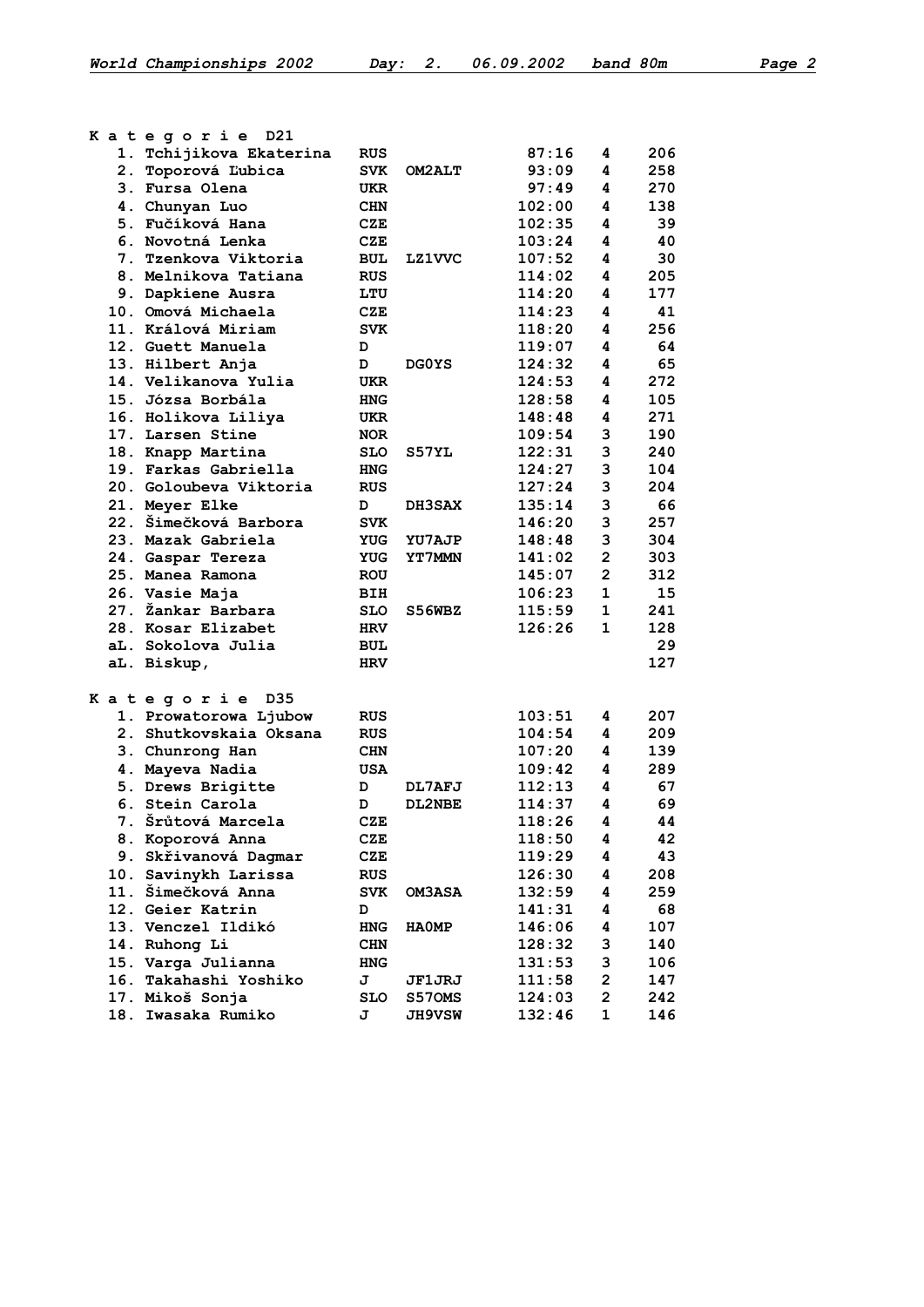|   | D50                            |            |               |        |                         |     |
|---|--------------------------------|------------|---------------|--------|-------------------------|-----|
|   | Kategorie<br>1. Omová Jana     | CZE        |               | 109:02 | 3                       | 45  |
|   | 2. Petrochkova Galina          | <b>RUS</b> |               | 119:43 | 3                       | 212 |
|   | 3. Voráčková Eliška            | CZE        |               | 120:42 | 3                       | 46  |
|   | 4. Koroleva Galina             | <b>RUS</b> |               | 134:14 | 3                       | 211 |
|   |                                |            |               | 149:51 | 3                       | 273 |
|   | 5. Solovyova Svitlana          | UKR        |               |        |                         |     |
|   | 6. Arai Keiko                  | J          | <b>JROCEJ</b> | 86:04  | $\mathbf{2}$            | 149 |
|   | 7. Okada Miwa                  | J          | <b>JF0REU</b> | 105:19 | $\overline{2}$          | 150 |
|   | 8. Fijlstra Jenny              | HOL        |               | 129:16 | $\mathbf{2}$            | 120 |
|   | 9. Zeise Monika                | D          | DB2GZ         | 131:52 | $\overline{2}$          | 72  |
|   | 10. Stadler Helga              | D          | DK7SC         | 133:03 | $\overline{2}$          | 71  |
|   | 11. Anami Keiko                | J          | JH6BPK        | 133:21 | $\overline{2}$          | 148 |
|   | 12. Lietz Elfriede             | D          |               | 140:00 | $\overline{2}$          | 70  |
|   | 13. Bolshakova Alexandra       | <b>RUS</b> |               | 102:50 | $\mathbf{1}$            | 210 |
|   | 14. Ring Laila                 | <b>NOR</b> | <b>LA6VEA</b> | 116:57 | $\mathbf{1}$            | 191 |
|   | Kategorie<br>M19               |            |               |        |                         |     |
|   | 1. Krčál Jaroslav              | CZE        |               | 70:50  | 4                       | 48  |
|   | 2. Brož Marek                  | CZE        |               | 81:16  | 4                       | 47  |
|   | 3. Kulikov Konstantin          | <b>RUS</b> |               | 84:52  | 4                       | 213 |
|   | 4. Váňa Martin                 | <b>CZE</b> |               | 88:56  | 4                       | 49  |
|   | 5. Ivanko Aleksiy              | UKR        | <b>UT4IWV</b> | 90:35  | 4                       | 276 |
|   | 6. Hergert Alexander           | D          |               | 98:33  | 4                       | 74  |
|   | 7. Gutmann Martin              | D          |               | 98:43  | 4                       | 73  |
|   | 8. Turský Juraj                | <b>SVK</b> |               | 99:00  | 4                       | 261 |
|   | 9. Biriukov Yuriy              | UKR        |               | 100:59 | 4                       | 274 |
|   | 10. Mlinarič Žiga              | <b>SLO</b> |               | 104:02 | 4                       | 245 |
|   | 11. Shashkin Sergey            | <b>RUS</b> |               | 104:24 | 4                       | 215 |
|   | 12. Bognár Márk                | <b>HNG</b> |               | 106:43 | 4                       | 108 |
|   | 13. Burenko Roman              | <b>UKR</b> |               | 111:12 | 4                       | 275 |
|   | 14. Sannikov Roman             | <b>RUS</b> |               | 115:26 | 4                       | 214 |
|   | 15. Mistrík Martin             |            |               | 117:45 | 4                       | 260 |
|   |                                | <b>SVK</b> |               |        |                         |     |
|   | 16. Gaberc Niko                | <b>SLO</b> | S56SON        | 122:16 | 4                       | 243 |
|   | 17. Gy, ri József              | <b>HNG</b> |               | 126:47 | 4                       | 110 |
|   | 18. Lukavecki Mario            | <b>HRV</b> |               | 133:24 | 4                       | 130 |
|   | 19. Décsei Róbert              | <b>HNG</b> |               | 77:18  | 3                       | 109 |
|   | 20. Memic Denis                | BIH        |               | 86:15  | 3                       | 324 |
|   | 21. Kniuras Aurimas            | LTU        |               | 89:57  | 3                       | 178 |
|   | 22. Ločičnik Luka              | <b>SLO</b> |               | 93:00  | 3                       | 244 |
|   | 23. Schmied Christoph          | <b>AUT</b> |               | 116:30 | 3                       | 5   |
|   | 24. Stojkovic Dalibor          | YUG        | <b>YU1DGH</b> | 122:02 | 3                       | 306 |
|   | 25. Schlieff Christian         | <b>AUT</b> |               | 122:34 | 3                       | 4   |
|   | 26. Djuric Dusan               | YUG        | <b>YU1HFG</b> | 123:47 | 3                       | 305 |
|   | 27. Buncic Bojan               | <b>HRV</b> |               | 126:53 | 3                       | 129 |
|   | 28. Chao Yang                  | CHN        |               | 129:22 | 3                       | 141 |
|   | 29. Kunic Mehmed               | BIH        |               | 139:13 | 3                       | 17  |
|   | 30. Ponear Butusina Bogdan ROU |            |               | 125:16 | $\overline{\mathbf{c}}$ | 315 |
|   | 31. Koeberle Stephan           | D          |               | 93:42  | $\mathbf 1$             | 75  |
|   | 32. Suljetovie Sla, an         | BIH        | <b>T92RSX</b> | 142:59 | $\mathbf{1}$            | 18  |
|   | aL. Ponear Butusina Dragos ROU |            |               |        |                         | 316 |
|   | aL. Peng Wang                  | <b>CHN</b> |               |        |                         | 142 |
| - | Sato Yousuke                   | J          | <b>JO7FBS</b> |        |                         | 152 |
|   | Ito,                           | J          |               |        |                         | 151 |
|   | Shibata Atsushi                | J          | 7К4ВТН        |        |                         | 153 |
|   | Bordean,                       | <b>ROU</b> |               |        |                         | 314 |
|   |                                |            |               |        |                         |     |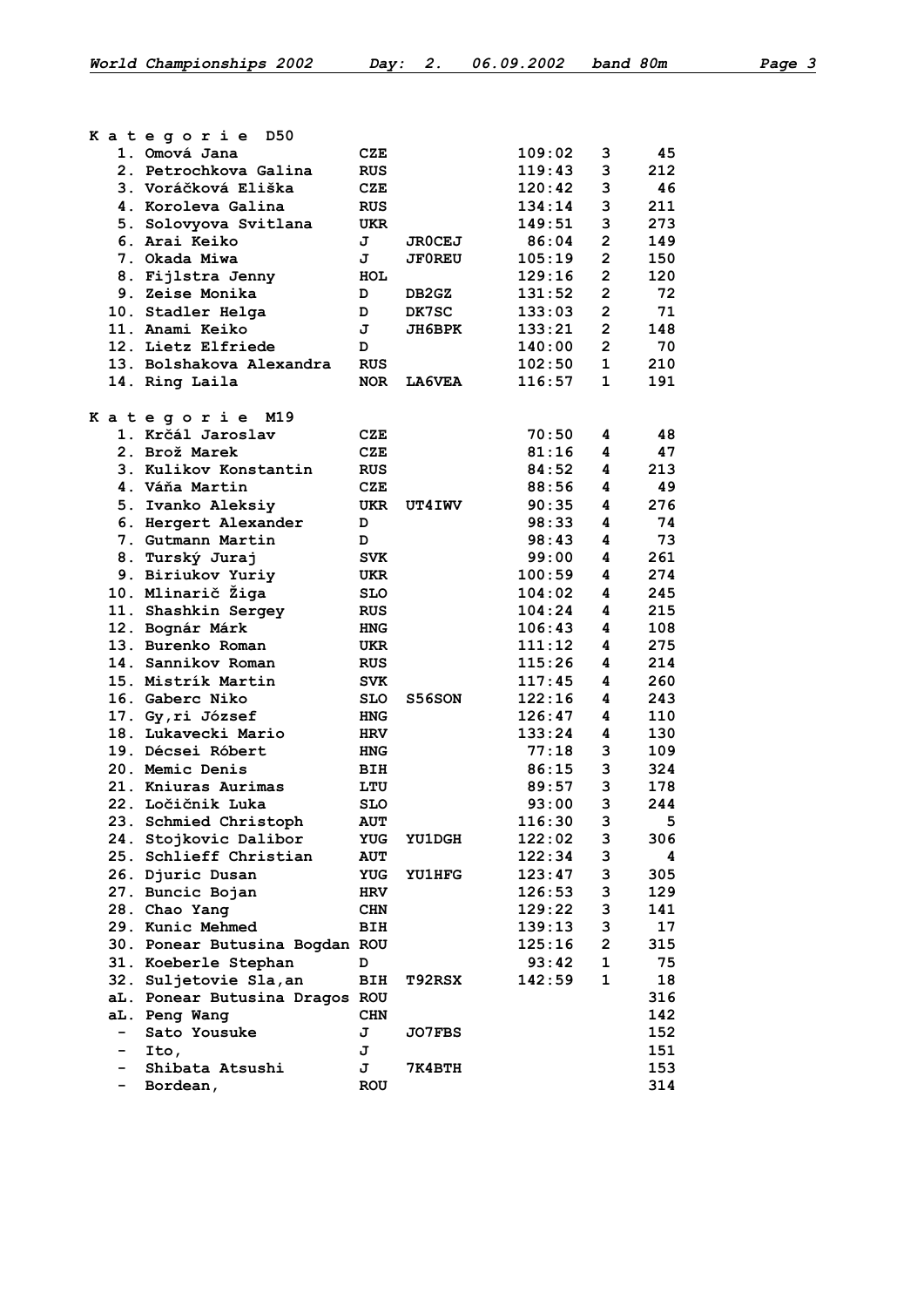|  | Kategorie M21                                |                   |                               |                  |                         |              |
|--|----------------------------------------------|-------------------|-------------------------------|------------------|-------------------------|--------------|
|  | 1. Baier Martin                              | CZE               |                               | 78:26            | 5                       | 50           |
|  | 2. Oma Jakub                                 | CZE               |                               | 85:29            | 5                       | 52           |
|  | 3. Fučík Karel                               | CZE               |                               | 85:46            | 5                       | 51           |
|  | 4. Pospíšil Vít                              | <b>SVK</b>        |                               | 87:56            | 5                       | 263          |
|  | 5. Homzyk Andrij                             | UKR               |                               | 89:07            | 5                       | 321          |
|  | 6. Petrov Vadim                              | <b>RUS</b>        |                               | 89:26            | 5                       | 217          |
|  | 7. Tarassov Nikolay                          | <b>KAZ</b>        |                               | 89:35            | 5                       | 169          |
|  | 8. Viraszkó Zoltán                           | <b>HNG</b>        |                               | 91:30            | 5                       | 113          |
|  | 9. Goubarey Roman                            | <b>RUS</b>        | RZ6HFK                        | 93:13            | 5                       | 216          |
|  | 10. Cserpák Zsolt                            | <b>HNG</b>        |                               | 93:48            | 5                       | 111          |
|  | 11. Sharshenov Baktybek                      | <b>RUS</b>        |                               | 96:14            | 5                       | 218          |
|  | 12. Viskup Peter                             | <b>SVK</b>        |                               | 96:26            | 5                       | 264          |
|  | 13. Ambrazas Gintautas                       | LTU               |                               | 96:50            | 5                       | 179          |
|  | 14. Kaiser Thomas                            | <b>NOR</b>        | <b>LA0HO</b>                  | 98:07            | 5                       | 192          |
|  | 15. Shtanko Sergyj                           | UKR               |                               | 98:27            | 5                       | 279          |
|  | 16. Venczel Gábor                            | <b>HNG</b>        |                               | 98:57            | 5                       | 112          |
|  | 17. Gnedov Volodymyr                         | UKR               | <b>UT5UAZ</b>                 | 102:23           | 5                       | 277          |
|  | 18. Ladan Vladimir                           | <b>MDA</b>        |                               | 104:58           | 5                       | 186          |
|  | 19. Rakuša Andrej                            | <b>SLO</b>        |                               | 110:23           | 5                       | 248          |
|  | 20. Dapkus Robertas                          | LTU               |                               | 110:32           | 5                       | 180          |
|  | 21. Vette Patrice                            | F                 | F8AZG                         | 111:26           | 5                       | 97           |
|  | 22. Lindhorst Sven                           | D                 |                               | 112:02           | 5                       | 77           |
|  | 23. Melin Hakan                              | s                 |                               | 115:19           | 5                       | 228          |
|  | 24. Košút Ján                                | <b>SVK</b>        | <b>OM3TPO</b>                 | 115:54           | 5                       | 262          |
|  | 25. Skudrickas Algirdas                      | LTU               |                               | 116:05<br>117:01 | 5<br>5                  | 181<br>167   |
|  | 26. Shatayev Alexandr<br>27. Vidal Guillaume | KAZ<br>F          | F4DJO                         | 118:04           | 5                       | 98           |
|  | 28. Pastor Kai                               | D                 | <b>DGOYT</b>                  | 119:22           | 5                       | 78           |
|  | 29. Gridin Igor                              | <b>MDA</b>        |                               | 119:29           | 5                       | 184          |
|  | 30. Shevchenko Alexandr                      | <b>KAZ</b>        |                               | 119:48           | 5                       | 168          |
|  | 31. Jarosyevicz Krzysztof                    | POL               |                               | 120:36           | 5                       | 322          |
|  | 32. Furman Zoran                             | <b>SLO</b>        |                               | 121:48           | 5                       | 246          |
|  | 33. Scammell Adam                            | AUS               | <b>VK3YDF</b>                 | 131:30           | 5                       | 3            |
|  | 34. Predanic Stipe                           | <b>HRV</b>        | <b>9A5SP</b>                  | 135:26           | 5                       | 132          |
|  | 35. Paterson Bruce                           | AUS               | <b>VK3TJN</b>                 | 135:33           | 5                       | $\mathbf{2}$ |
|  | 36. Henneberg Jens                           | D                 | <b>DL8UAN</b>                 | 137:15           | 5                       | 76           |
|  | 37. Asmussen Allan                           | <b>DNK</b>        | <b>OZ1FSM</b>                 | 146:59           | 5                       | 88           |
|  | 38. Uhtlik Ove                               | <b>EST</b>        |                               | 147:25           | 5                       | 93           |
|  | 39. Tiszttarto Csaba                         | USA               |                               | 149:06           | 5                       | 291          |
|  | 40. Marcu Adrian                             | ROU               |                               | 124:19           | 4                       | 311          |
|  | 41. Filipasic Ivan                           | <b>HRV</b>        | 9A6GQA                        | 124:30           | 4                       | 131          |
|  | 42. Nakamura Eiji                            | J                 | <b>JF0ALL</b>                 | 131:38           | 4                       | 154          |
|  | 43. Turkie Farid                             | BIH               |                               | 141:13           | 4                       | 21           |
|  | 44. Sporea Predrag                           | YUG               | <b>YU7AJF</b>                 | 143:19           | 4                       | 308          |
|  | 45. Orešnik Peter                            | SLO               | S57NOB                        | 99:58            | 3                       | 247          |
|  | 46. Manojlovic Dragan                        | YUG               | <b>YU1ACR</b>                 | 117:02           | 3                       | 307          |
|  | 47. Mandžuka Amir                            | <b>BIH</b>        | <b>T92PCJ</b>                 | 119:10           | 3                       | 19           |
|  | 48. Hwang Suk Ki                             | KOR               | <b>DS1LZP</b>                 | 123:40           | 3                       | 172          |
|  | 49. Lesaunier Patrick                        | F                 | F6GSG                         | 129:15           | 3                       | 96           |
|  | 50. Kuschel Tom                              | <b>AUT</b>        | OE6TKT                        | 134:48           | 3                       | 6            |
|  | 51. Scharlau Charles                         | USA               | NZ0I                          | 135:16           | 3<br>3                  | 290          |
|  | 52. Ackerly Bryan                            | AUS               | <b>VK3YNG</b>                 | 138:37           | $\overline{\mathbf{c}}$ | $\mathbf{1}$ |
|  | 53. Pantilimon Marius D.<br>54. Mašie Muris  | <b>ROU</b><br>BIH | <b>YO2CWR</b><br><b>T94MM</b> | 114:43<br>127:07 | 2                       | 313<br>23    |
|  | 55. Lee Kang Woo                             | KOR               | HL3PYQ                        | 134:12           | $\mathbf{2}$            | 173          |
|  | 56. Tawara Masaaki                           | J                 | <b>JA9BJS</b>                 | 88:11            | 1                       | 163          |
|  | 57. Gede Tarmo                               | EST               |                               | 94:37            | 1                       | 91           |
|  | 58. Orita Fujio                              | J                 | <b>JF6CRJ</b>                 | 131:07           | $\mathbf 1$             | 162          |
|  | aL. Kuusik Kalle                             | EST               |                               |                  |                         | 92           |
|  | aL. Ladan Artem                              | MDA               |                               |                  |                         | 185          |
|  |                                              |                   |                               |                  |                         |              |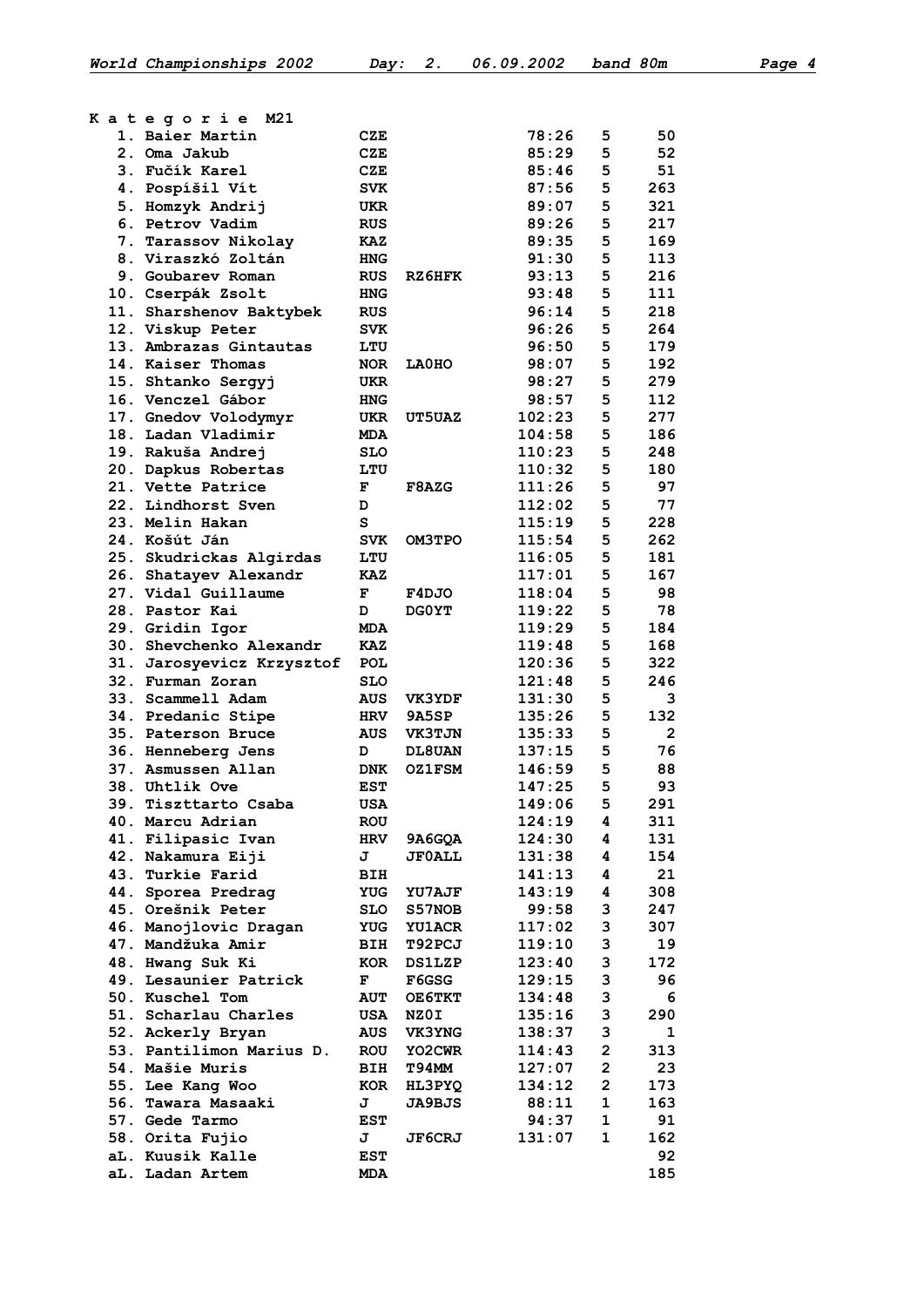| Kategorie<br>M40                          |            |               |                |                         |            |
|-------------------------------------------|------------|---------------|----------------|-------------------------|------------|
| 1. Romanov Victor<br>2. Kulikov Alexander | <b>RUS</b> |               | 77:50<br>81:15 | 4                       | 220<br>219 |
| 3. Šimeček Jozef                          | <b>RUS</b> |               | 82:33          | 4<br>4                  | 267        |
|                                           | <b>SVK</b> | OM3WSJ        |                | 4                       | 221        |
| 4. Zelensky Konstantin<br>5. Hruška Jiří  | <b>RUS</b> |               | 84:42<br>89:12 | 4                       |            |
| 6. Černík Zdeněk                          | CZE        | OK2MMW        |                |                         | 54<br>53   |
| 7. Mareček Jiří                           | CZE        | OK2PZC        | 93:45          | 4                       | 55         |
| 8. Botnarenco Dumitru                     | CZE        | OK2BWN        | 95:36          | 4                       |            |
|                                           | <b>MDA</b> |               | 95:41<br>96:24 | 4<br>4                  | 187<br>182 |
| 9. Simanaitis Alvydas                     | LTU        |               |                |                         |            |
| 10. Mittelman Milan                       | <b>SVK</b> |               | 96:30          | 4                       | 266        |
| 11. Ivanchykhin Mykola                    | UKR        | UT4IA         | 97:52          | 4                       | 281        |
| 12. Hudeaev Vladimir                      | <b>MDA</b> |               | 103:38         | 4                       | 188        |
| 13. Talver Andres                         | <b>EST</b> |               | 108:00         | 4                       | 95         |
| 14. Herashchenko Valeriy                  | UKR        | <b>UT4VWV</b> | 108:35         | 4                       | 280        |
| 15. Moravszki János                       | <b>HNG</b> |               | 113:19         | 4                       | 115        |
| 16. Vodenicharov George                   | BUL        | <b>LZ1ZF</b>  | 116:39         | 4                       | 35         |
| 17. Romanenko Vasyl                       | UKR        | <b>UT5UAD</b> | 123:17         | 4                       | 282        |
| 18. Hauser Hans-Juergen                   | D          | DH1HH         | 123:34         | 4                       | 80         |
| 19. Nagy Gyuri                            | <b>USA</b> | <b>KF6YKN</b> | 127:15         | 4                       | 293        |
| 20. Denzler Thomas                        | D          | <b>DL3SAK</b> | 127:30         | 4                       | 79         |
| 21. Ulrich Richard                        | F          |               | 127:59         | 4                       | 100        |
| 22. Hoefner Bernd                         | D          | DL1AQ         | 132:52         | 4                       | 81         |
| 23. Fekiač Jozef                          | <b>SVK</b> | OM3CCE        | 133:43         | 4                       | 265        |
| 24. Dékány Péter                          | <b>HNG</b> |               | 134:46         | 4                       | 114        |
| 25. D'Epagnier Dave                       | USA        | K0QE          | 138:45         | 4                       | 292        |
| 26. Vinko Vladimir                        | <b>HRV</b> | 9A6JAW        | 139:19         | 4                       | 134        |
| 27. Moroz Vladimir                        | <b>MDA</b> |               | 143:31         | 4                       | 189        |
| 28. Orosi János                           | <b>HNG</b> | <b>HAOOJ</b>  | 94:38          | 3                       | 116        |
| 29. Dons Christian                        | <b>NOR</b> | LA50Q         | 105:03         | 3                       | 194        |
| 30. Sundgren Hans                         | s          | SM5SVM        | 113:30         | 3                       | 232        |
| 31. Vidal Lucien                          | F          | F4DKA         | 124:57         | 3                       | 101        |
| 32. Makita Kazuyuki                       | J          | <b>JE0DCG</b> | 129:18         | 3                       | 155        |
| 33. Lettner Gerhard                       | <b>AUT</b> | OE6TGD        | 129:41         | 3                       | 8          |
| 34. Schlieff Norbert                      | <b>AUT</b> | OE2SPN        | 132:13         | 3                       | 9          |
| 35. Kraft Peter                           | s          |               | 141:00         | 3                       | 230        |
| 26. Solli Oivind                          | <b>NOR</b> | LA1KP         | 149:15         | 3                       | 195        |
| 37. Flis Marjan                           | <b>SLO</b> | S51MW         | 113:43         | $\overline{2}$          | 249        |
| 38. Čeljo Nedim                           | BIH        |               | 120:56         | $\overline{2}$          | 22         |
| 39. Saito Kunihiro                        | J          | <b>JA7JPK</b> | 124:38         | 2                       | 156        |
| 40. Sanchez Bernard                       | F          |               | 130:25         | $\overline{2}$          | 99         |
| 41. Caluba Hans-Christian                 | <b>AUT</b> | <b>OE6HCD</b> | 144:17         | $\mathbf{2}$            | 7          |
| 42. Palmquist Jan                         | s          | <b>SM5FUG</b> | 145:54         | $\mathbf{2}$            | 231        |
| 43. Vidovic Branko                        | <b>HRV</b> | <b>9A2AT</b>  | 148:28         | $\overline{\mathbf{c}}$ | 133        |
| 44. Lee In Won                            | KOR        | HL2IYI        | 134:33         | $\mathbf{1}$            | 175        |
| aL. Kim Young Ho                          | KOR        | <b>DS2RDO</b> |                |                         | 174        |
| aL. Takahashi Kazuyoshi                   | J          | <b>JP1TDD</b> |                |                         | 157        |
| aL. Njilas Imre                           | YUG        |               |                |                         | 317        |
| aL. Šišie Nijaz                           | BIH        |               |                |                         | 24         |
| aL. Noble Lawrence                        | USA        |               |                |                         | 294        |
| Jihui Qi                                  | <b>CHN</b> |               |                |                         | 143        |
|                                           |            |               |                |                         |            |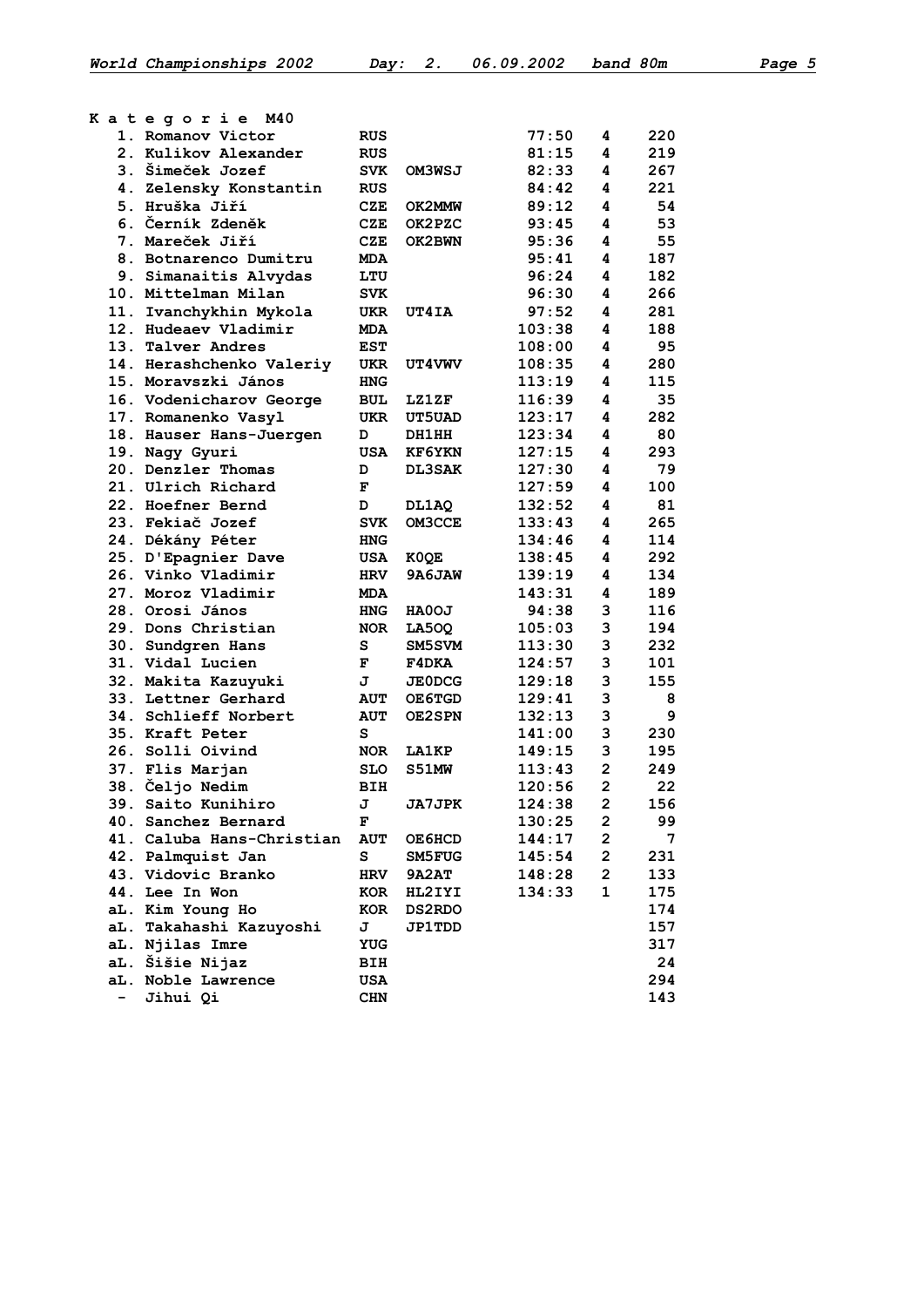| Kategorie<br>M50        |            |               |        |                         |     |
|-------------------------|------------|---------------|--------|-------------------------|-----|
| 1. Fursa Oleg           | UKR        | <b>UT4URL</b> | 88:14  | 4                       | 283 |
| 2. Gouliev Tchermen     | <b>RUS</b> | <b>UA3BL</b>  | 89:41  | 4                       | 223 |
| 3. Korshunov Viktor     | UKR        |               | 92:15  | 4                       | 284 |
| 4. Platzek Manfred      | D          |               | 102:32 | 4                       | 83  |
| 5. Velikanov Mykola     | <b>UKR</b> | UT1UC         | 103:33 | 4                       | 285 |
| 6. Razboinikov Yuriy    | <b>KAZ</b> |               | 107:16 | 4                       | 171 |
| 7. Sukeník,             | CZE        | OK2UMO        | 108:40 | 4                       | 57  |
| 8. Svensson Gunnar      | S          |               | 109:36 | 4                       | 234 |
| 9. Kochergin Alexandr   | <b>KAZ</b> |               | 118:13 | 4                       | 170 |
| 10. Heimdal Knut        | <b>NOR</b> | LA6XI         | 118:50 | 4                       | 196 |
| 11. Korolev Lev         | <b>RUS</b> |               | 119:30 | 4                       | 224 |
| 12. Faleev Sergey       | <b>RUS</b> |               | 122:22 | 4                       | 222 |
| 13. Moser Georg         | <b>AUT</b> | OE5MGM        | 127:00 | 4                       | 10  |
| 14. Blomann Antonín     | <b>CZE</b> |               | 129:09 | 4                       | 56  |
| 15. Belaj Željko        | <b>HRV</b> | 9A2QU         | 131:42 | 4                       | 135 |
| 16. Winter Franz        | <b>AUT</b> | OE2WUL        | 132:27 | 4                       | 11  |
| 17. Lenander Bo         | s          | SM5CJW        | 135:44 | 4                       | 233 |
| 18. Winter Lubomír      | CZE        | OK1DPW        | 137:22 | 4                       | 58  |
| 19. Jensen Arne         | <b>DNK</b> | OZ9VA         | 144:56 | 4                       | 90  |
| 20. Lazar Ivan          | <b>SLO</b> | S56TQL        | 74:57  | 3                       | 250 |
| 21. Pomplun Siegfried   | D          | DL3BBX        | 97:37  | 3                       | 84  |
| 22. Arnett Richard      | <b>USA</b> | <b>WB4SUV</b> | 113:54 | 3                       | 295 |
| 23. Hosaka Noboru       | J          | <b>JE1XXK</b> | 120:06 | 3                       | 159 |
| 24. Maczak Lech         | <b>POL</b> | SP9YML        | 126:27 | 3                       | 323 |
| 25. Džuzdanovie Muhamed | BIH        | T92D          | 128:33 | 3                       | 25  |
| 26. Juergens Bernd      | D          | DJ9NW         | 129:52 | 3                       | 82  |
| 27. Vinko Branimir      | <b>HRV</b> | 9A2UP         | 130:17 | 3                       | 137 |
| 28. Makovec Zvonimir    | <b>HRV</b> | <b>9A4ZM</b>  | 132:01 | 3                       | 136 |
| 29. Hansen Villy        | <b>DNK</b> | OZ6KH         | 132:38 | 3                       | 89  |
| 30. Thorén Clas         | s          |               | 136:38 | 3                       | 235 |
| 31. Fijlstra Dick       | HOL        |               | 137:52 | 3                       | 121 |
| 32. Šuša Sead           | BIH        |               | 120:11 | $\overline{2}$          | 26  |
| 33. Džananovie Habib    | BIH        |               | 122:45 | $\overline{\mathbf{c}}$ | 27  |
| 34. Frey Robert         | USA        | WA6EZV        | 127:53 | $\overline{2}$          | 296 |
| 35. Takahashi Shinichi  | J          | <b>JH7UGO</b> | 131:32 | $\overline{2}$          | 160 |
| 36. Johnston Marvin     | USA        | <b>KE6HTS</b> | 139:31 | $\overline{2}$          | 297 |
| 37. Moen Steinar        | <b>NOR</b> | LA50M         | 139:42 | $\overline{\mathbf{c}}$ | 197 |
| 38. Arai Yoshio         | J          | <b>JROAIJ</b> | 144:12 | $\overline{\mathbf{c}}$ | 158 |
| 39. Hoek Jan            | HOL        |               | 98:51  | $\mathbf{1}$            | 122 |